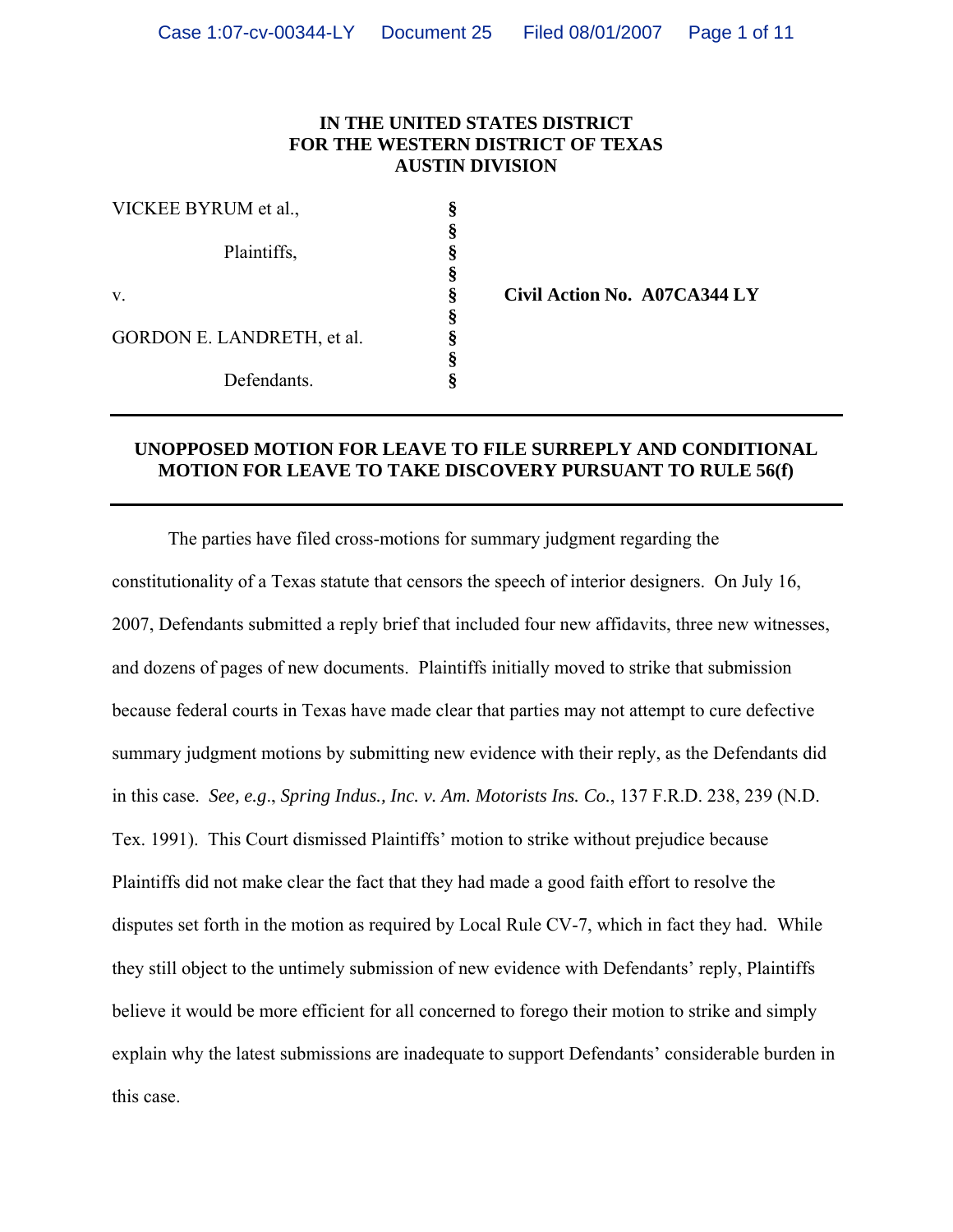Plaintiffs' counsel has conferred with Defendants' counsel regarding this motion pursuant to Local Rule CV-7. Defendants' counsel does not oppose the filing of Plaintiffs' surreply; however, she does not agree that Plaintiffs would need to take discovery pursuant to Fed. R. Civ. P. 56(f) should the Court determine that Defendants' factual assertions—which Plaintiffs dispute—are relevant to the resolution of the cross-motions for summary judgment.

#### **I. SURREPLY**

Plaintiffs lawfully perform statutorily-defined "interior design" services in Texas. They consider themselves to be—and their work establishes that they are—"interior designers." Even though perfectly accurate, state law forbids Plaintiffs from using those terms because they are not licensed to do so. To justify that censorship of Plaintiffs' commercial speech, Defendants must show either that: (i) Plaintiffs' use of the words "interior design" or "interior designer" is misleading; or (ii) the state has a *substantial* interest in preventing Plaintiffs from using those terms that is *directly and materially* advanced by the Registration Law in a manner that is *reasonably proportionate* to the interests served. *Edenfield v. Fane*, 507 U.S. 761, 767 (1993) (citing *Central Hudson Gas & Elec. Corp. v. Public Serv. Comm'n of N.Y.*, 447 U.S. 557, 564 (1980)). Defendants have done neither.

Regarding the first point, Defendants' submissions present two basic shortcomings. First, while they *assert* it on nearly every page of their briefs, Defendants offer no actual evidence that anyone has ever been misled by the use of the terms "interior design" or "interior designer." Second, Defendants never even explain exactly what "misleading" even means in this context. Does it simply mean suggesting that one is officially licensed when one is not? *E.g*., Defs.' Cross-Motion for SJ at 10-13. If so, that argument is circular and thus invalid because it *presupposes* the validity of the regulation instead of justifying it. Plfs.' Resp. at 5-6. If

2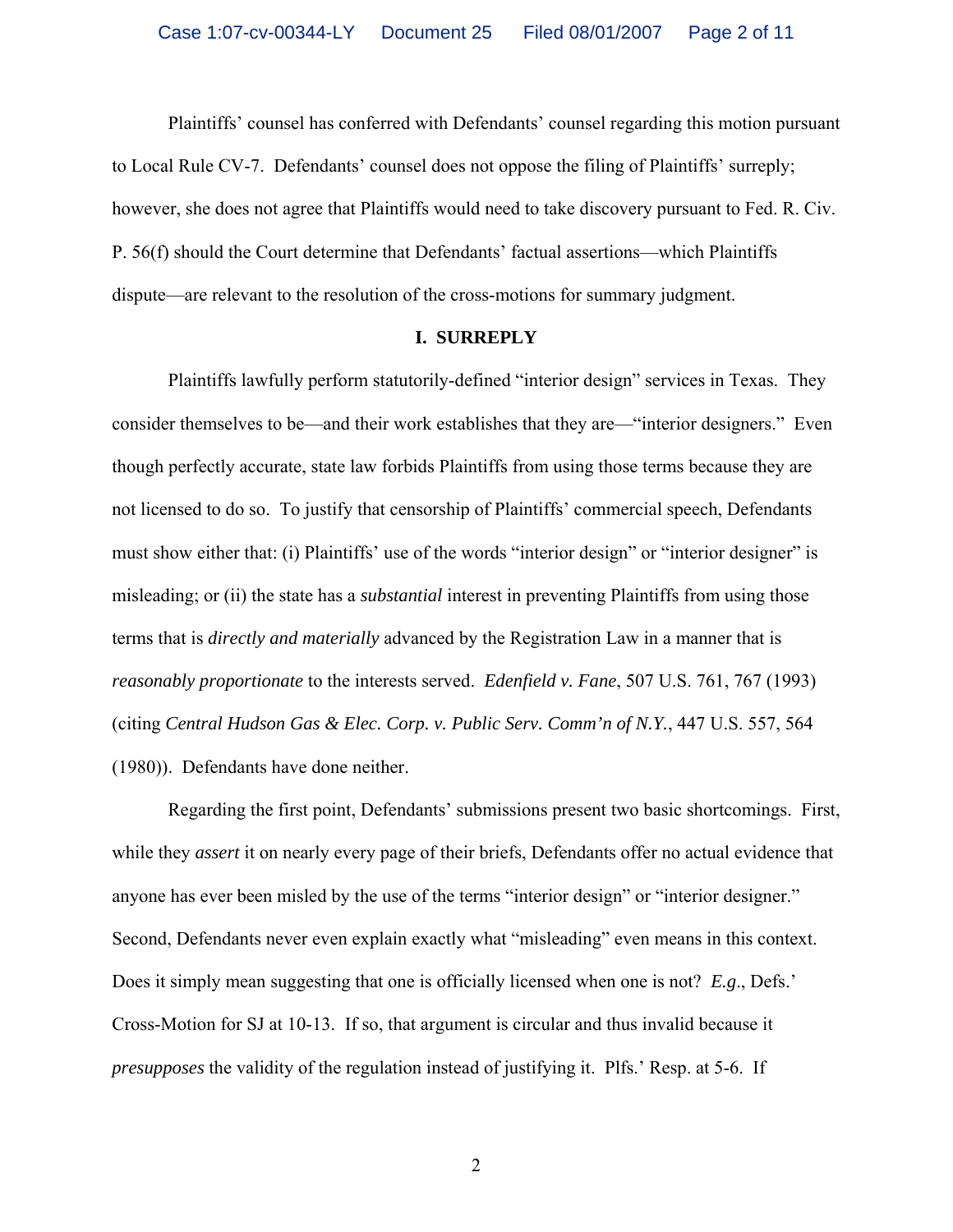"misleading" means something else (i.e., suggesting that the speaker possesses a particular set of credentials that in fact she does not), the Defendants offer no support for the proposition that consumers hearing the word "interior designer" tend to assume the speaker in fact possess some particular set of credentials—let alone the credentials established for licensure by the Registration Law. Thus, the Defendants have not even offered a coherent explanation for their assertion that the speech at issue here can be misleading, let alone evidence that it actually is.

Regarding the second point, Defendants have not me their burden under *Central Hudson* because they have presented no credible evidence that the unregulated speech of interior designers presents any threat of harm or confusion to the public. Those points are addressed in turn below.

## **A. The Speech at Issue Is Not Misleading.**

Throughout their papers Defendants argue that it would be "misleading" for Plaintiffs to use the terms "interior design" and "interior designer" to describe themselves, even though they have conceded that Plaintiffs lawfully perform interior design services in Texas.<sup>[1](#page-2-0)</sup> But a careful reading of their summary judgment submissions shows the Defendants have not offered a shred of evidence to support that assertion.

1. *Amended Affidavit of TBAE Chair Gordon Landreth*. Despite having been rewritten in a futile (and improper) attempt to correct defects identified by the Plaintiffs in their response brief, Mr. Landreth's "Amended Affidavit" still does not provide any support for the Defendants' arguments because it reveals no personal knowledge about anyone being misled by

<span id="page-2-0"></span><sup>&</sup>lt;sup>1</sup> See, e.g., Defs.' Answer at ¶ 13 (admitting that anyone may practice interior design in Texas but only licensees may use the terms "interior design" or "interior designer"); ¶ 37 ("Defendants admit that the [Registration Law] prohibit[s] unlicensed persons from using the title 'interior design' and the term 'interior design' but do not prohibit the performance of the same services that registered interior designers perform"). *See generally* Defs.' Cross-Motion for SJ (not disputing any of the factual assertions in Plaintiffs' summary judgment papers, including Plaintiffs' assertions that "[a]ll four of the Plaintiffs perform interior design work in Texas, and each Plaintiff considers him- or herself to be an interior designer," Pls.' Motion for SJ at 4 ¶ 8).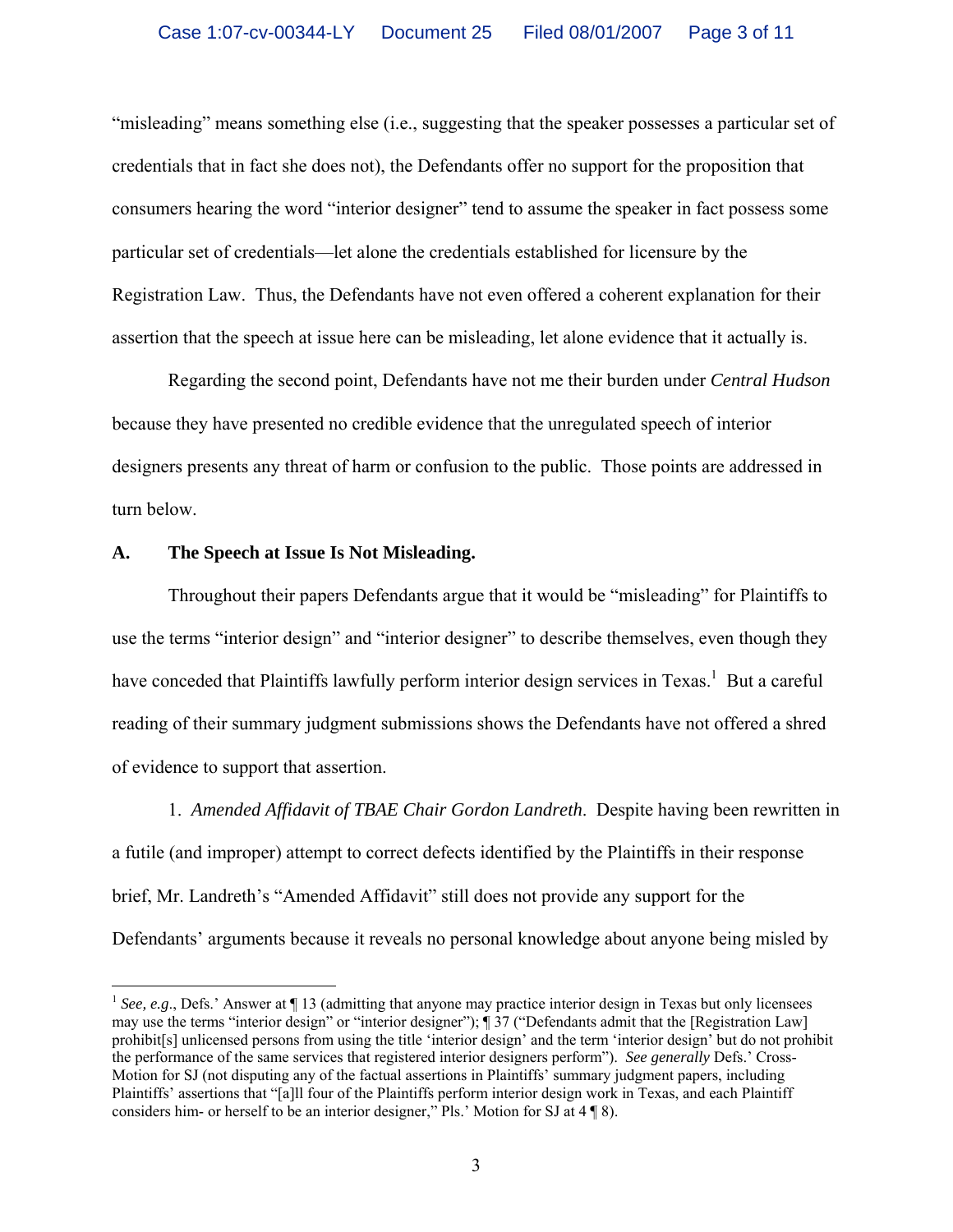the use of the terms "interior design" or "interior designer." Instead, Mr. Landreth simply offers his gloss on select portions of the legislative history together with a series of purely conclusory suppositions and "beliefs" about the legislature's purpose in enacting the Registration Law.<sup>[2](#page-3-0)</sup> Such "ultimate or conclusory facts and conclusions of law" are not competent summary judgment evidence, *Clark v. America's Favorite Chicken Co.*, 110 F.3d 295, 297 (5<sup>th</sup> Cir. 1997). and they certainly do not support Defendants' assertion that it can be "misleading" for people who lawfully perform statutorily-defined interior design services in Texas to use that term to describe what they do.

2. *Interim Report*. The Interim Report of the House Committee on State Affairs attached as Exhibit 1 to Mr. Landreth's affidavit likewise contains no evidence that anyone has ever been misled by another's use of the term "interior designer." Indeed, it does not even contain any *hearsay* statements to that effect. Instead, the report merely provides a summary of arguments for and against a proposed "title act" from which Defendants and their witnesses have cherry-picked a handful of statements they deem helpful while ignoring others that are not.<sup>[3](#page-3-1)</sup>

3. *Transcript from Aug. 15, 1990, Hearing on Architectural Decisions*. The only mention of interior design in the entire 29-page transcript attached as Exhibit 2 to Mr. Landreth's amended affidavit occurs on pages 9-12, where an unidentified "Mr. Wells" from the Board of Architectural Examiners begins by telling the committee that "*we don't find a great harm to the public* as far as this unregulated community here [interior designers]." *Id*. at 10 (emphasis

<span id="page-3-0"></span><sup>&</sup>lt;sup>2</sup> *E.g.*, Defs.' Reply Exh. B ¶ IV ("the Board *construes* the use of ['interior design' and 'interior designer'] as misleading and deceptive to the public"); VI ("I *believe* the law encourages design professionals to voluntarily acquire" greater skills); IX ("The Board *believes* that the Registration Law restricts misleading and deceptive speech") (emphases added).

<span id="page-3-1"></span>For example, the Interim Report notes that "[t]he *common perception of the public* is that an interior designer is the person you consult for help in making your environment more aesthetically pleasing." The Report also says it is "clear that persons may hold themselves out to be interior designers or interior decorators *without regard to their training or experience*," and that "[i]t is also clear that the title interior designer *includes persons performing vastly different and wide ranging services*." Defs.' Reply Exh. B.1 at 13-15 (emphases added).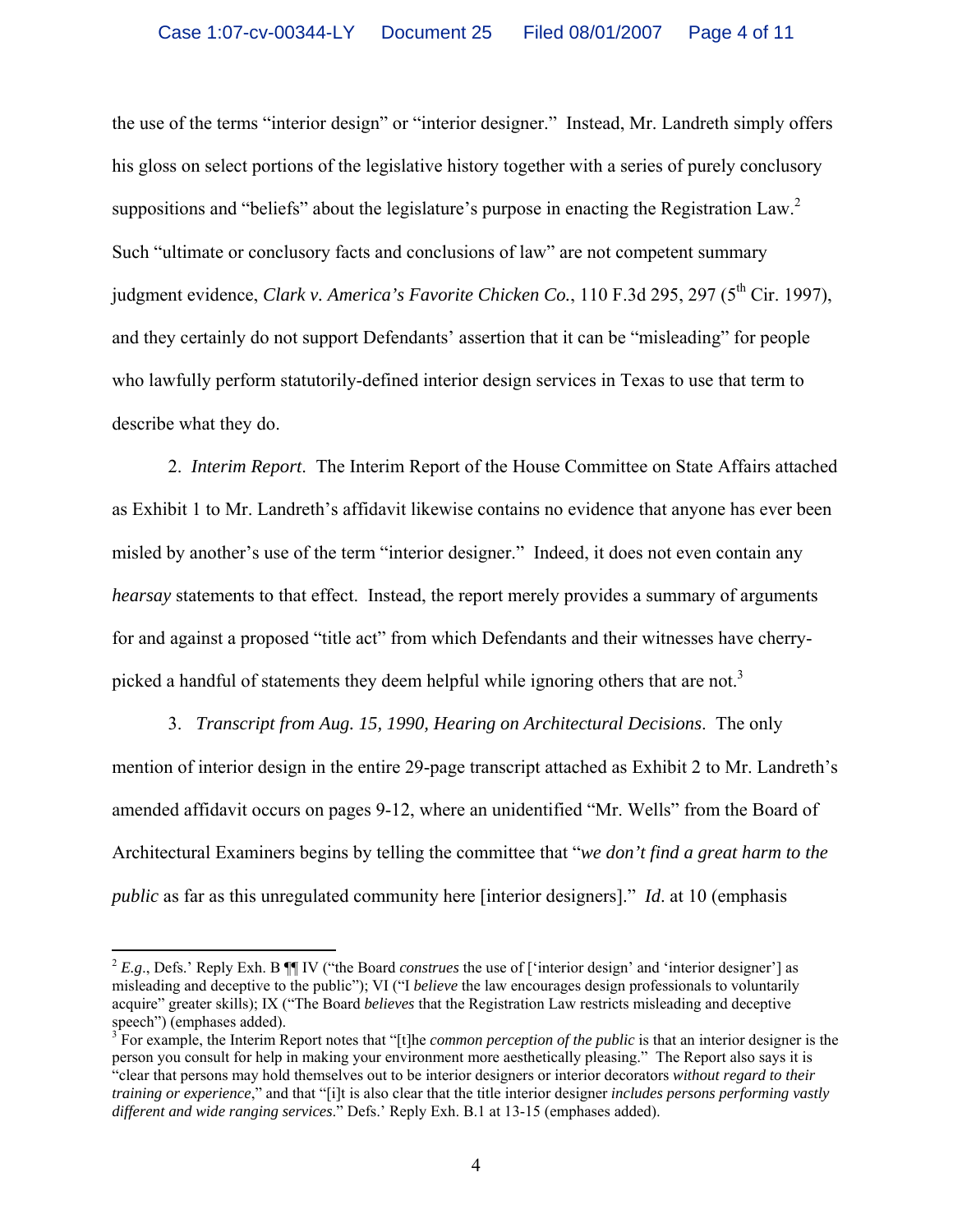added). There follows a largely incomprehensible exchange between Mr. Wells and Senator Green in which neither of them says anything about anyone being "misled" by the unregulated use of the words "interior design" or "interior designer." *Id*. at 10-12.

4. *Affidavits and Letters of Alan Fundy and Carole Zoom*. The affidavits and letters from Mr. Fundy and Ms. Zoom attached as Exhibits 3 and 4 to Defendants' reply brief likewise say nothing about anyone being misled by use of the words "interior design."

5. *ICR Study*. Defendants first tendered the ICR study as a Rule 803(6) business record, which it was not. Having added a brand new sponsoring witness and affidavit in their reply brief, Defendants now present the ICR study as a "reliable survey compiled in accordance with accepted survey methods,"<sup>[4](#page-4-0)</sup> which it emphatically is not.

- The study is "constructively biased" because all of the survey questions address the issue of licensing from one perspective only; the survey does not ask questions about licensing from other perspectives, such as consumer cost, barriers to entry, or a cartelization effect, which might well have changed the results.<sup>5</sup>
- The study does not define "licensure," which lowers the validity and reliability of the survey results; in particular, the survey fails to advise respondents that nonlicensees in Texas are legally entitled to perform the exact same services as licensees.<sup>[6](#page-4-2)</sup> Indeed, taken together, survey questions LS-2 and LS-4 strongly imply that there is something devious or improper about nonlicensees (i.e., those who do not possess what the survey suggestively deems "appropriate qualifications") even offering the same kinds of services as licensees, which is of course perfectly lawful in Texas.
- The study's new sponsor, John De Wolf, states in his affidavit that he "reviewed" *but did not write*—the survey questions. There is no indication of who did write the questions, whether they were properly trained to do so, and whether they tested or validated the questions before including them in the survey, as would normally be done. This presents obvious concerns regarding reliability and bias.<sup>[7](#page-4-3)</sup>

<span id="page-4-0"></span> $\frac{1}{4}$  $<sup>4</sup>$  Defs.' Reply at 2.</sup>

<span id="page-4-1"></span> $<sup>5</sup>$  Declaration of Dick Carpenter, Ph.D, Exh. 1 ¶ 5. Dr. Carpenter is Director of Strategic Research for the Institute</sup> for Justice and has over ten years of experience constructing, analyzing, and teaching about surveys of this kind. *See id*.  $\P$  2-3.<br><sup>6</sup> *Id*.  $\P$  5.<br><sup>7</sup> *See id*.  $\P$  6.

<span id="page-4-2"></span>

<span id="page-4-3"></span>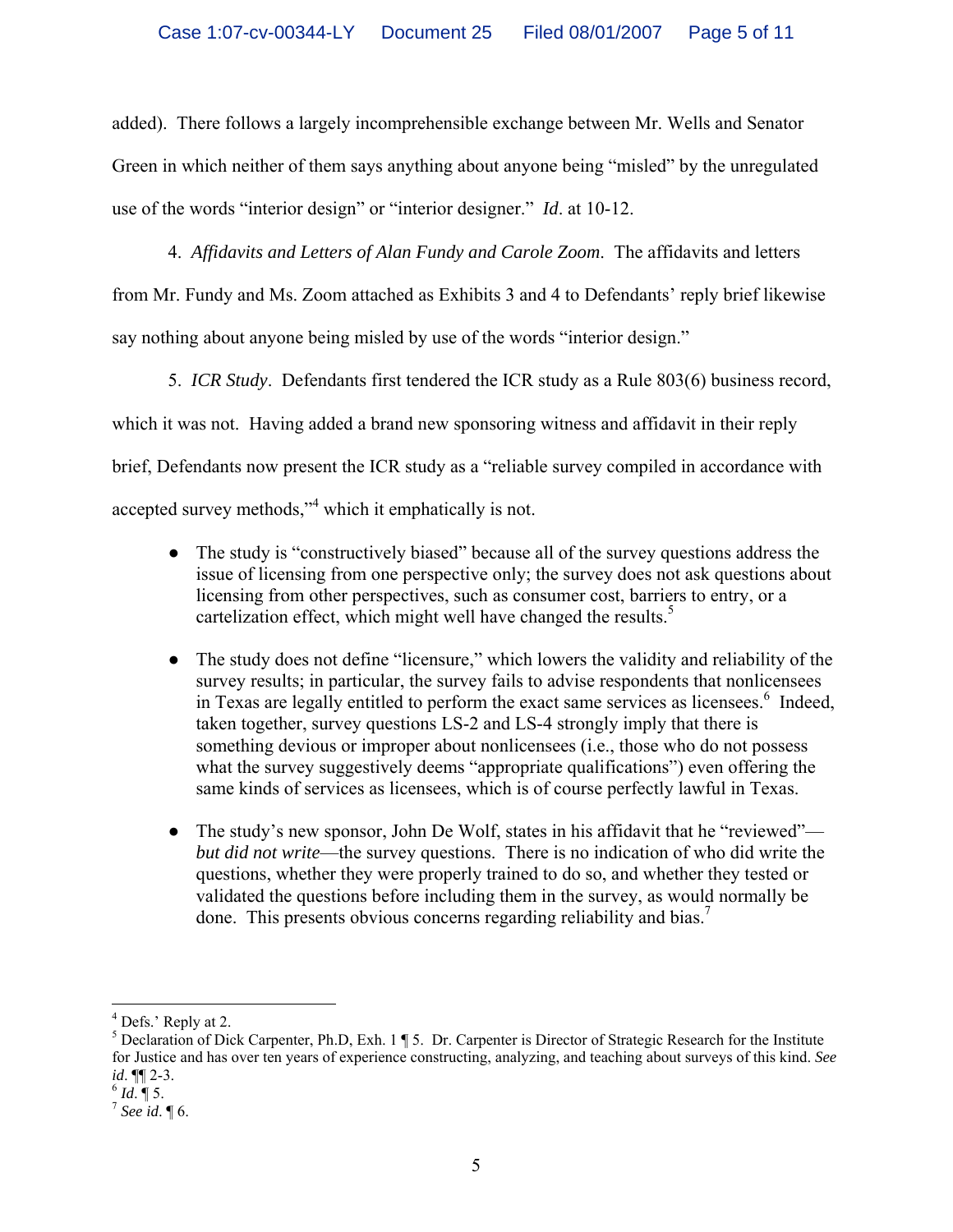• The ICR study was paid for by the American Society of Interior Design  $(ASID)$ ,<sup>[8](#page-5-0)</sup> which continues to hold out its unlicensed members in Texas as "interior designers" while simultaneously lobbying for (and helping defend in court) legislation that forbids precisely that practice.<sup>9</sup> ASID's *actual conduct* on this point is far more persuasive than its litigation-crafted "study."

Other problems with the ICR study are set forth in the attached declaration of Dick Carpenter, Ph.D., which is attached hereto as Exhibit 1.

But even apart from its numerous technical deficiencies, the ICR study does not show what the Defendants claim it does—namely, that the term "interior design" is misleading to people in an unregulated environment. Instead, the ICR study assumes the existence (and thus the validity) of a title act and then asks about the use of the term "interior design" within that context using questions that are all but certain to elicit the desired response.<sup>10</sup> To have any relevance to this case—i.e., to avoid *presuming* the validity of the very law whose enactment it is supposed to support—the survey should have asked whether people in an unregulated environment understand that people who call themselves "interior designers" are representing that they possess some minimal level of training or experience. Because if people do not make that assumption—and Defendants have not offered a shred of evidence that they do—then there is no basis to conclude that it is "misleading" for people who lawfully perform interior design work to use that term in describing what they do.

## **B. The Registration Law Fails All Three Prongs of the Central Hudson Test.**

The government certainly has a "substantial interest" in preventing consumers from being confused or misled, just as it has a substantial interest in preventing forest fires, catching criminals, and promoting traffic safety. But Defendants have not shown that *any* of those

 $\frac{1}{8}$ 

<span id="page-5-1"></span><span id="page-5-0"></span> $8$  Defs.' Cross-Motion for SJ, Exh. C at 2.<br> $9$  Pls.' Resp. to Defs.' Cross-Motion for SJ at 6-8 & Exh. 5.

<span id="page-5-2"></span><sup>&</sup>lt;sup>10</sup> See, e.g., Defs. Reply Exh. A, ICR survey question LS-2 ("If there were two professionals offering the same service, one with a license and one without a license, do you think it is deceptive or misleading that both the licensed and unlicensed person can use the exact same professional title?").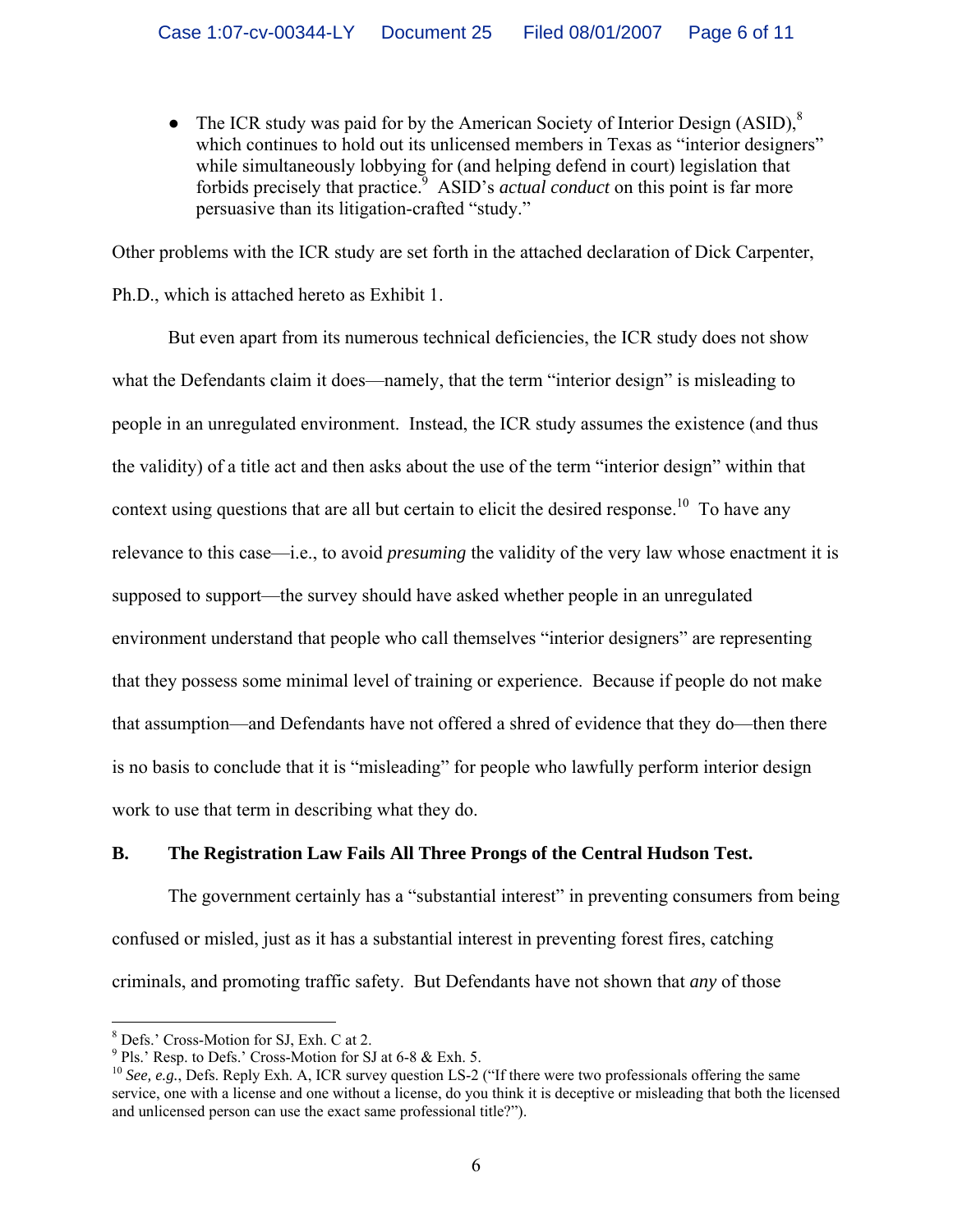interests are implicated by the unregulated speech of interior designers. To the contrary, their failure to stop ASID's practice of holding out its own unlicensed members as "interior designers" in Texas, despite having been advised of that conduct nearly a month ago, seriously undercuts their avowed public welfare concerns. *Cf. Edenfield v. Fane*, 507 U.S. 761, 772 (1993) (noting evidence that "belies the Board's concerns" about personal solicitation by CPA's). Having failed to establish that the "harms it recites are real," which is the first prong of *Central Hudson*, the Defendants certainly cannot show that the Registration Law "will in fact alleviate [those concerns] to a material degree." *Id*. at 770. Thus, the second prong of *Central Hudson* is not met either. And it likewise follows that the third prong—reasonable or "proportional" fit between the restriction and the interests served, *id*. at 768—cannot be met either because the Defendants have failed to establish the existence of any "real" harms.

It is no accident that Defendants have been unable to distinguish or rebut the cases cited on page five of Plaintiffs' summary judgment motion. Those cases all stand for the commonsense proposition that the government may not forbid people from accurately describing work they lawfully perform. In short, to justify the censorship of accurate commercial speech, the government must present much more than the hodge-podge of conclusory statements, onesided legislative history, and nakedly partisan survey "evidence" offered by the Defendants in this case.

### **III. RULE 56(f) MOTION**

As set forth above, Plaintiffs are entitled to judgment as a matter of law that the Registration Law violates their First Amendment right to free speech based on the undisputed facts contained in their summary judgment motion. While not disputing any of Plaintiffs' facts, Defendants have attempted to create a fact issue by asserting their own set of supposedly

7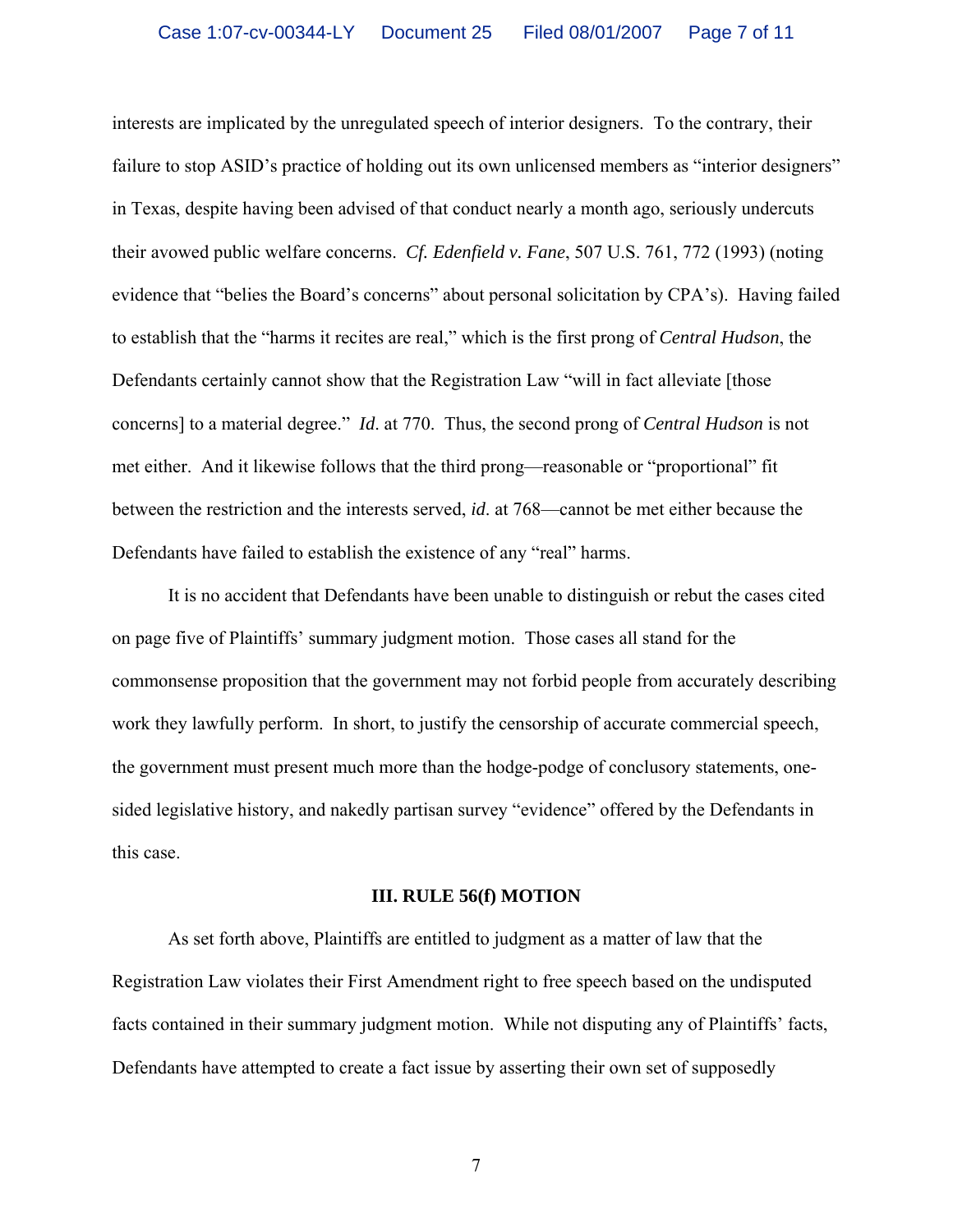undisputed facts, including the results of the ICR survey and the contents of the various affidavits and exhibits discussed above and in Plaintiffs' response brief. Plaintiffs do not believe any of those assertions are relevant to this case; however, should the Court conclude otherwise, Plaintiffs respectfully request the opportunity, pursuant to Fed. R.Civ. P. 56(f), to conduct discovery in order to properly investigate and rebut them.

Besides document requests from the Defendants and various third parties, Plaintiffs would expect to depose Mr. De Wolf concerning the ICR study, as well as various representatives of the TBAE and the American Society of Interior Design (ASID) to learn more about the creation, administration, and evaluation of the study. Plaintiffs would also seek to depose representatives of TBAE and ASID to learn more about why ASID advertises its unlicensed members as "interior designers" in Texas, whether anyone believes it is "misleading" for ASID to do so, and why TBAE has never done anything about it (and indeed still has not done anything to date). Plaintiffs would also seek to depose ASID's local representative, Marilyn Roberts, concerning the authenticity and significance of her June 6, 2007 email in which she sought "ammunition" from other ASID members to help TBAE defend this lawsuit.<sup>11</sup> And Plaintiffs might well commission their own, methodologically sound, public opinion survey.

#### **IV. CONCLUSION**

For the foregoing reasons, Plaintiffs respectfully request that this Court grant their motion for leave to file the surreply contained herein and that the Court grant Plaintiffs' motion for summary judgment and deny the Defendants' cross-motion. In the event the Court determines that Defendants' cross-motion for summary judgment presents any relevant issues of material fact, Plaintiffs request leave under Fed. R. Civ. P. 56(f) to conduct discovery regarding those assertions.

<span id="page-7-0"></span> <sup>11</sup> *See* Pls.' Resp. to Defs.' SJ Mot. Exh. 3.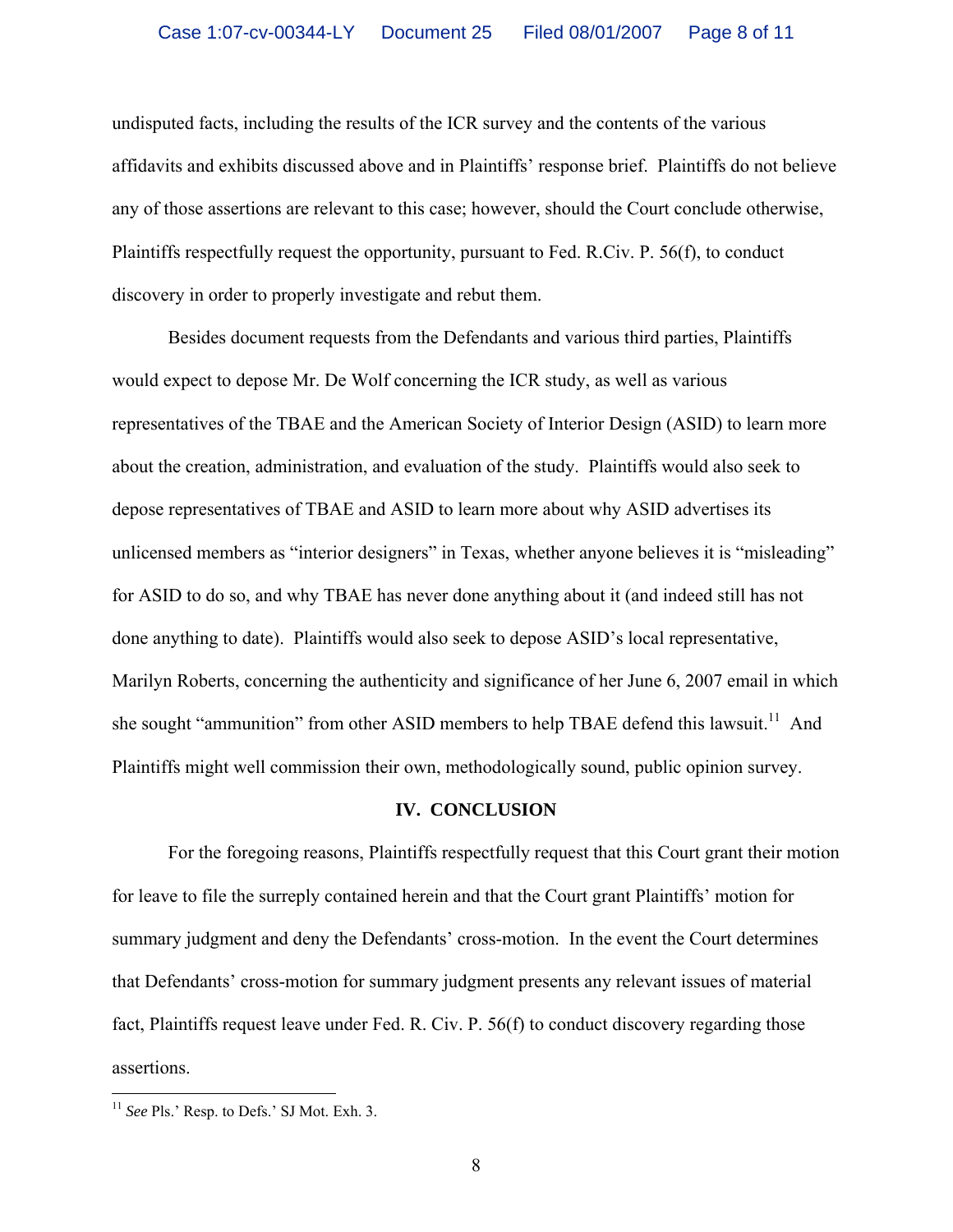DATED this 1<sup>st</sup> day of August, 2007.

Respectfully submitted,

## **MERICA & BOURLAND, P.C. INSTITUTE FOR JUSTICE**

400 West 15th Street, Suite 900 Clark M. Neily (TX Bar No. 00791339)\* Austin, Texas 78701 901 North Glebe Road, Suite 900<br>Tel: (512) 477-0100 Arlington, Virginia 22203 Fax: (512) 477-0154 Tel: (703) 682-9320 Email: bourland@mericabourland.com Fax: (703) 682-9321

 $/\text{s}/$ 

Cindy Olson Bourland (Bar No. 00790343) William H. Mellor (DC Bar No. 462072)\* Arlington, Virginia 22203 Email: wmellor@ij.org; cneily@ij.org

 $/\text{S}/\text{S}$ 

Jennifer M. Perkins (AZ Bar No. 023087)\* 398 South Mill Avenue, Suite 301 Phoenix, Arizona 85281 Tel: (480) 557-8300 Fax: (480) 557-8305 Email: jperkins@ij.org \*Admitted *Pro Hac Vice* 

*Counsel for Plaintiffs*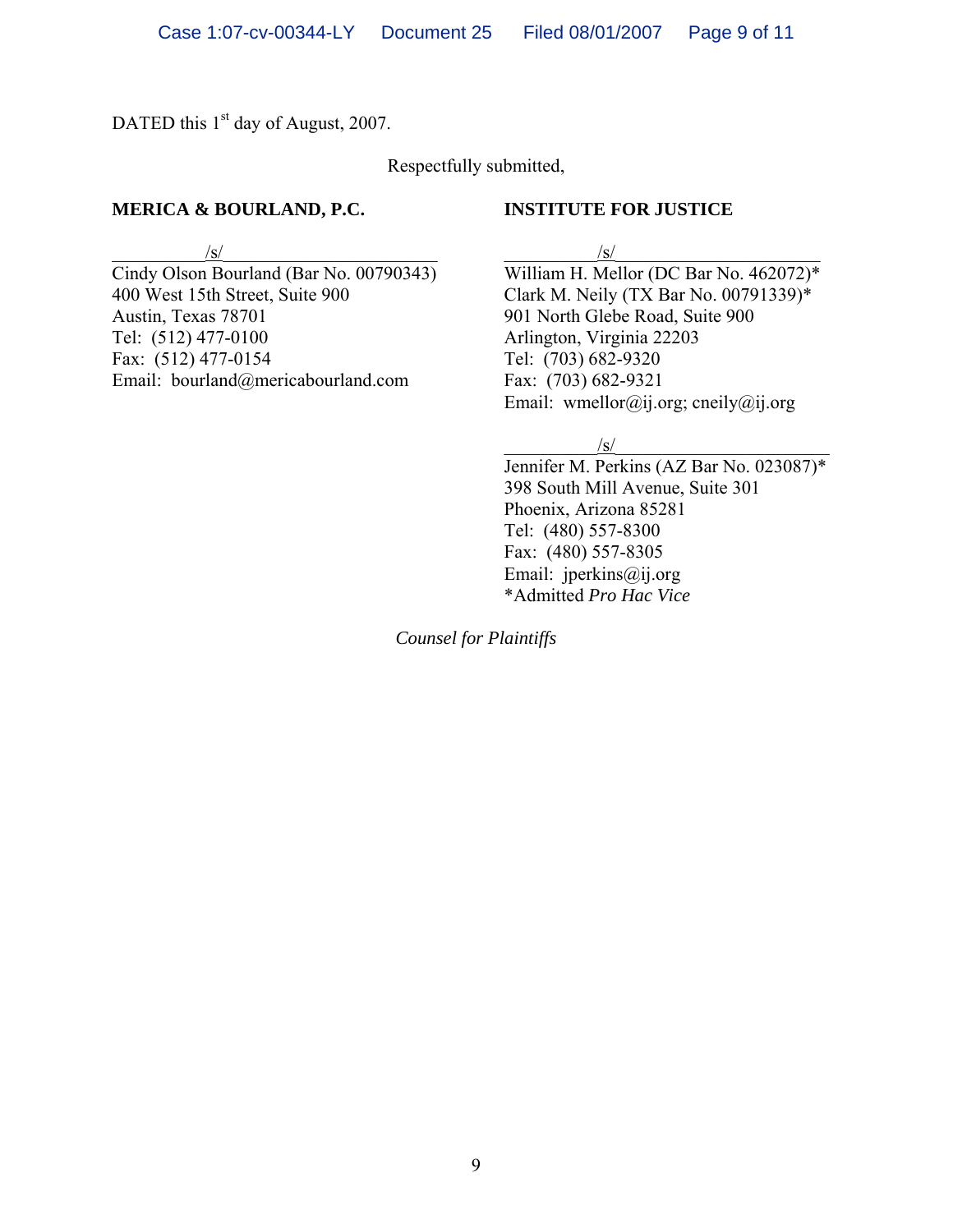## **CERTIFICATE OF CONFERENCE**

I certify that on Wednesday, July 18, 2007, I conferred with Defendants' counsel Marina Grayson in a conference call regarding the contents of Plaintiffs' Motion to Strike Defendants' Reply and to File Surreply. On Monday, July 20, 2007, following the court's dismissal without prejudice and pursuant to Local Rule CV-7, I conferred a second time with Marina Grayson who did not oppose the filing of Plaintiffs' surreply; however, she did not agree that Plaintiffs would need to take discovery pursuant to Fed. R. Civ. P. 56(f) should the Court determine that Defendants' factual assertions—which Plaintiffs dispute—are relevant to the resolution of the cross-motions for summary judgment.

> $/\surd$ CLARK M. NEILY, III